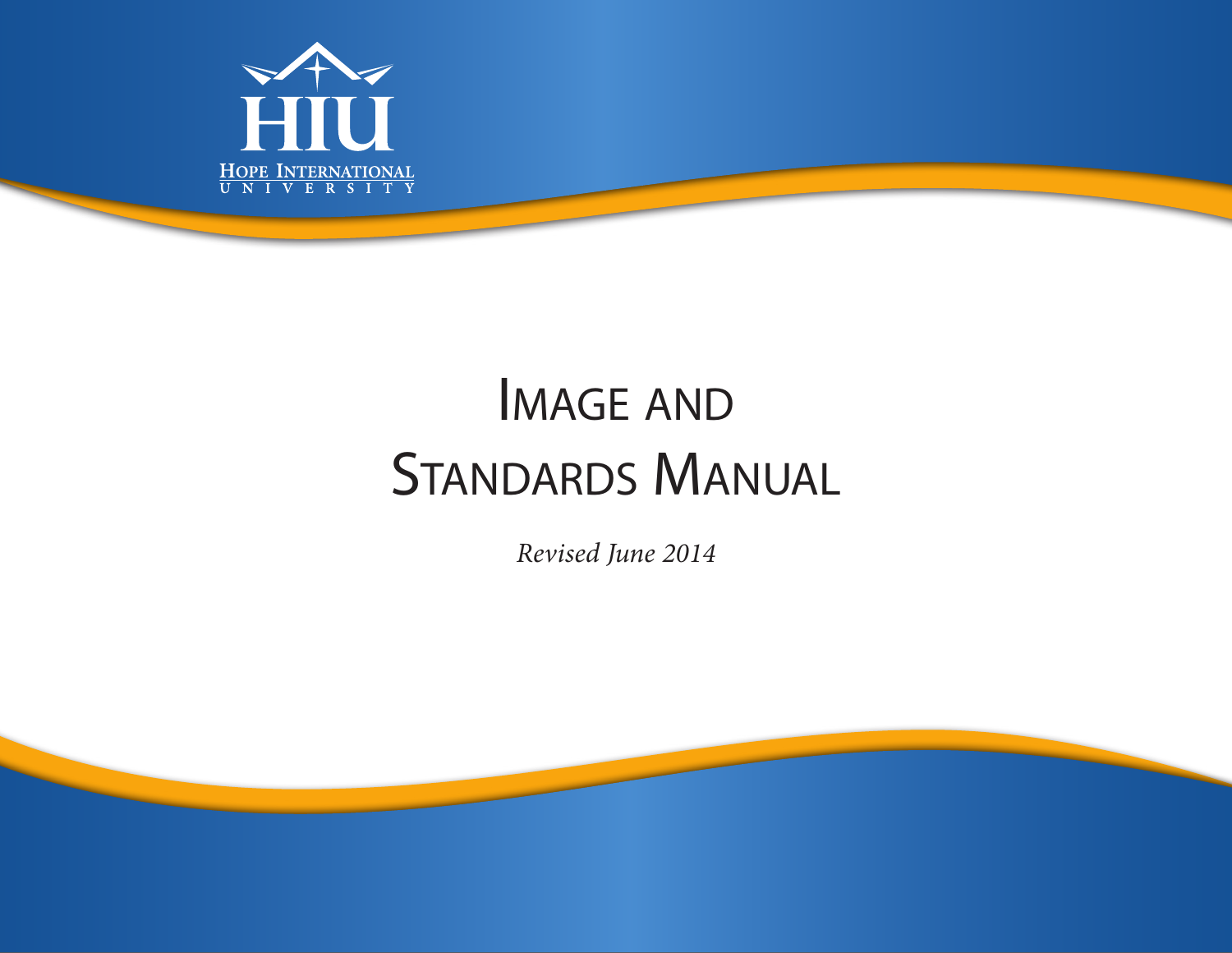### Message From The President

Dear Colleague,

As Hope International University expands its educational programs and opportunities, the importance of a consistent image and identity becomes more critical. Standardizing the visual materials generated by the University helps to make the institution's image strong and consistent.

Presenting a consistent visual image, or perception, to the outside world about who we are and what we stand for will help Hope International University become more readily recognizable. A strong identity plan, and adherence to the plan, will project the image of excellence and stability for *Hope* that we all desire.

To effectively implement this plan, we have prepared the Image and Standards Manual as a policy to guide proper use and application of all University visual identification and publications. Using these standards in a consistent manner will enhance a positive public image of Hope International University wherever we are in the world.

To ensure the success of this plan, it is imperative that all *Hope* schools and departments adhere to the standards and policies outlined. Thank you for your cooperation in this endeavor for it will help to achieve the goal of enhancing our University's image.

John Derry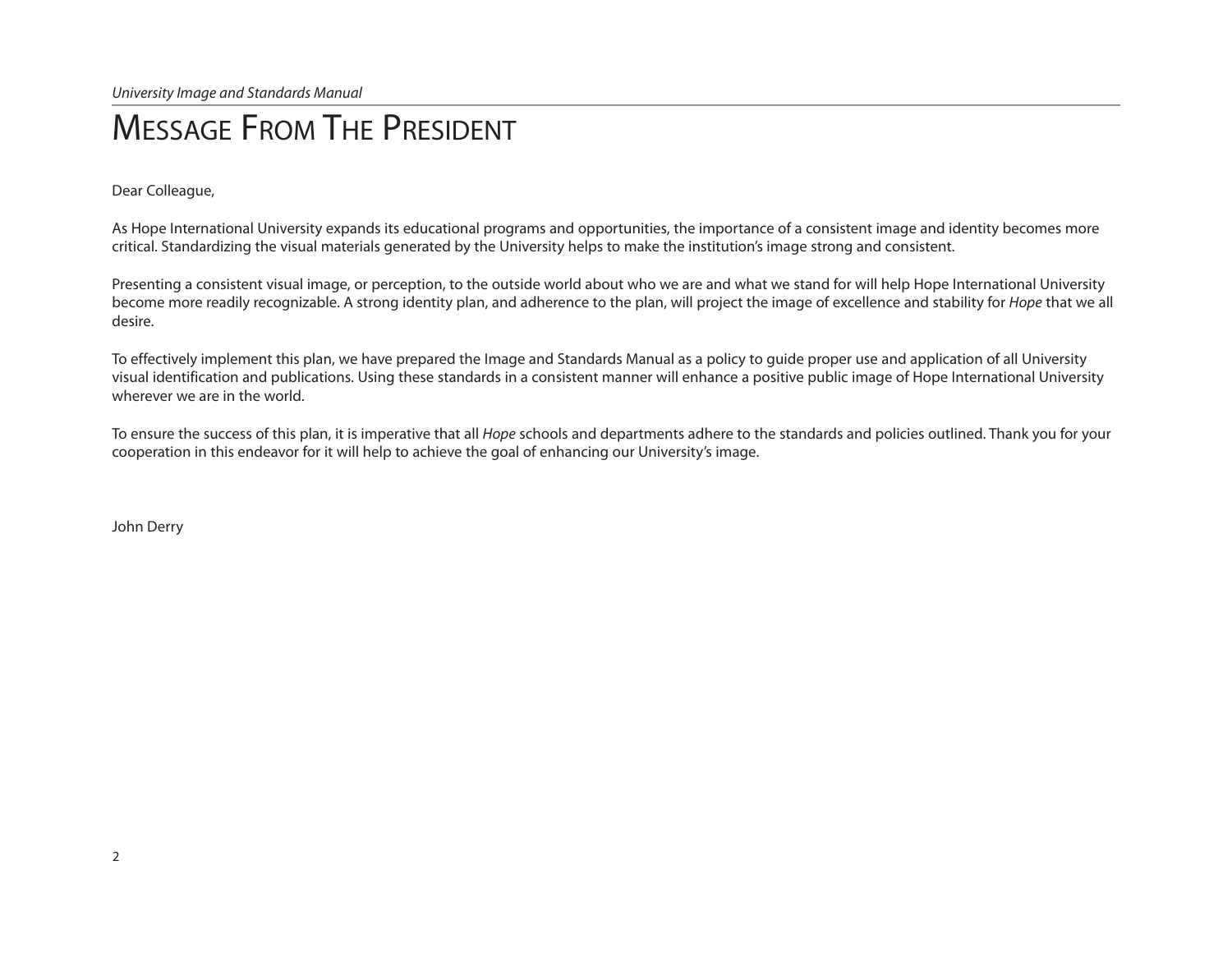### **INTRODUCTION**

This manual explains the correct usage of the Hope International University logo and seal for printed material, publications, displays, and signage. The policies regarding the use of the logo and seal apply to all departments of the University. Your cooperation in following these guidelines will ensure a consistent image for Hope International University.

Adherence to the standards outlined in this manual will help assure the success of the University's identity program. **ALL PRINTED PUBLICITY PIECES MUST BE EITHER PRODUCED BY AND/OR REVIEWED BY BOTH THE PUBLICATIONS AND MARKETING DIRECTORS.** The same applies to other items using the University logo (such as promotional items: mugs, pens, bags, etc. and signage, etc.). All items must be be produced by and/or reviewed by the Marketing and Publications Directors.

Many people become acquainted with the University through printed materials: letters, brochures, publications, business cards, posters and other pieces. The image the University projects through these avenues must be clear, consistent and memorable.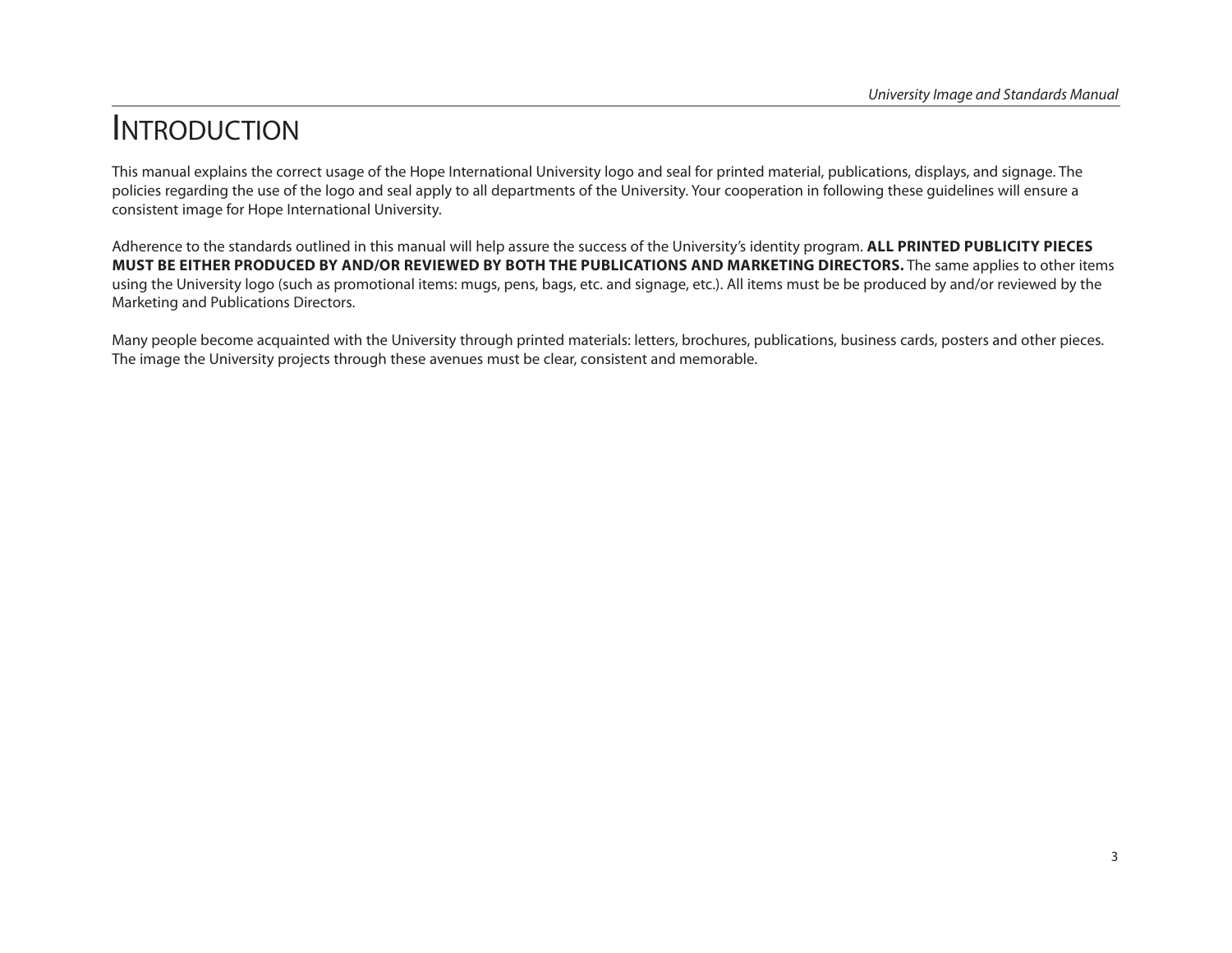*University Image and Standards Manual*

### Table of Contents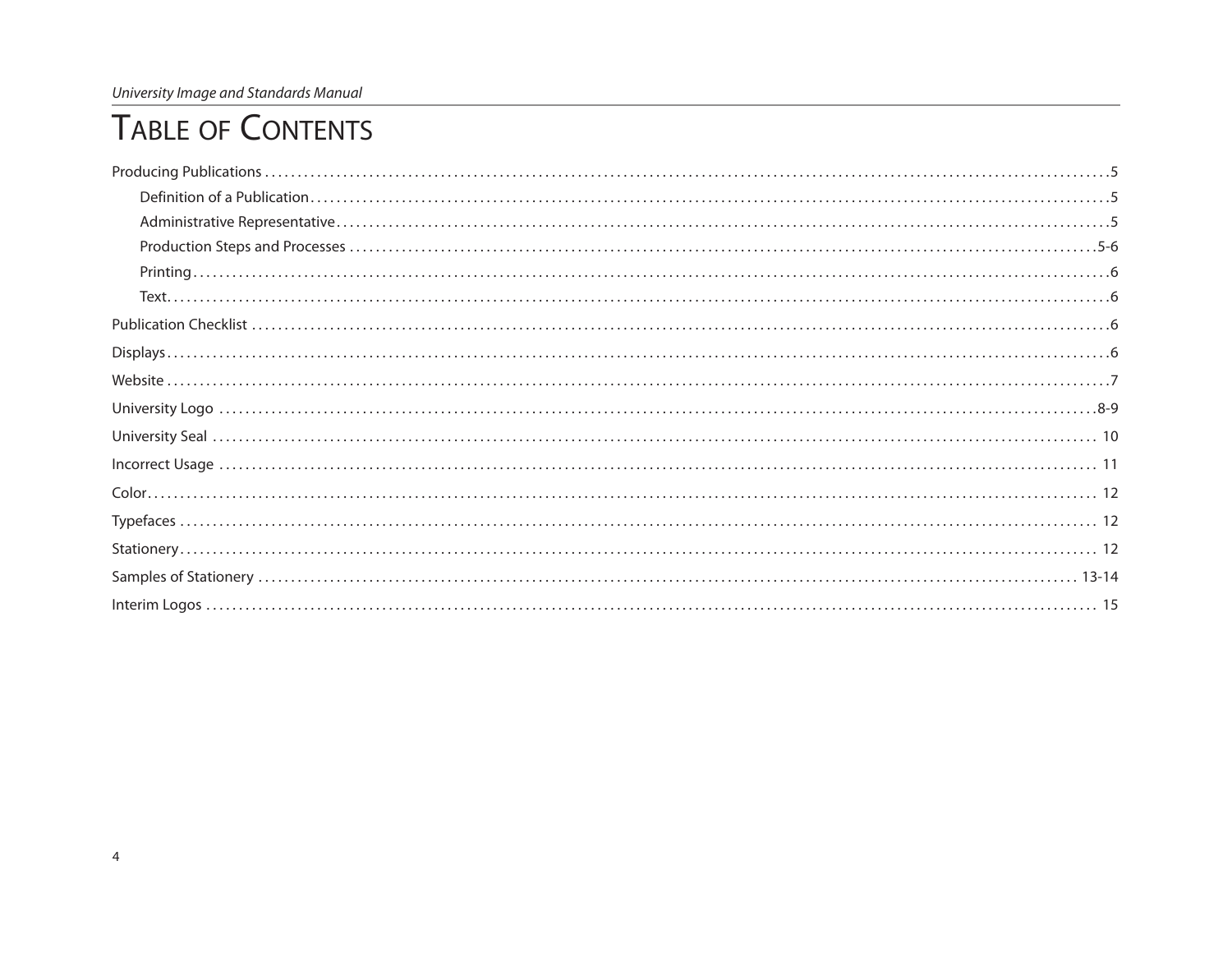### PRODUCING PUBLICATIONS

#### **Definition of a Publication**

A publication is any printed or promotional material, including advertisements, that is distributed to anyone outside of the University. Any promotional material representing Hope International University that leaves this campus is considered under this definition. This includes any event materials or publicity that will be inviting people from outside the University to our campus. This does not include items that are specifically designed to be used only on campus such as letters, memos, school newspaper or ASB banners and flyers.

It is essential that all materials representing the University are of the highest quality and are consistent with the image of HIU. All printed publicity pieces must be produced by the Publications Department and reviewed by both the Marketing and Publications Department.

#### **Administrative Representative**

Each department will have a designated contact person through whom all publications must be approved **before** being brought to the Publications Department.

Academic Affairs - Paul Alexander Advancement - Michael Mulryan Student Affairs - Mark Comeaux Undergraduate, Online and Graduate Admissions - Teresa Smith

The duties of this person include the following:

- 1. Review the various projects brought to them and determine whether they are necessary or cost effective to produce.
- 2. Accountable for knowing what needs to be produced for their department.
- 3. Advise the client (you) how to best proceed with a project and help them organize that project.
- 4. Double check the text and design for consistency and quality.
- 5. Responsible for approval of the project.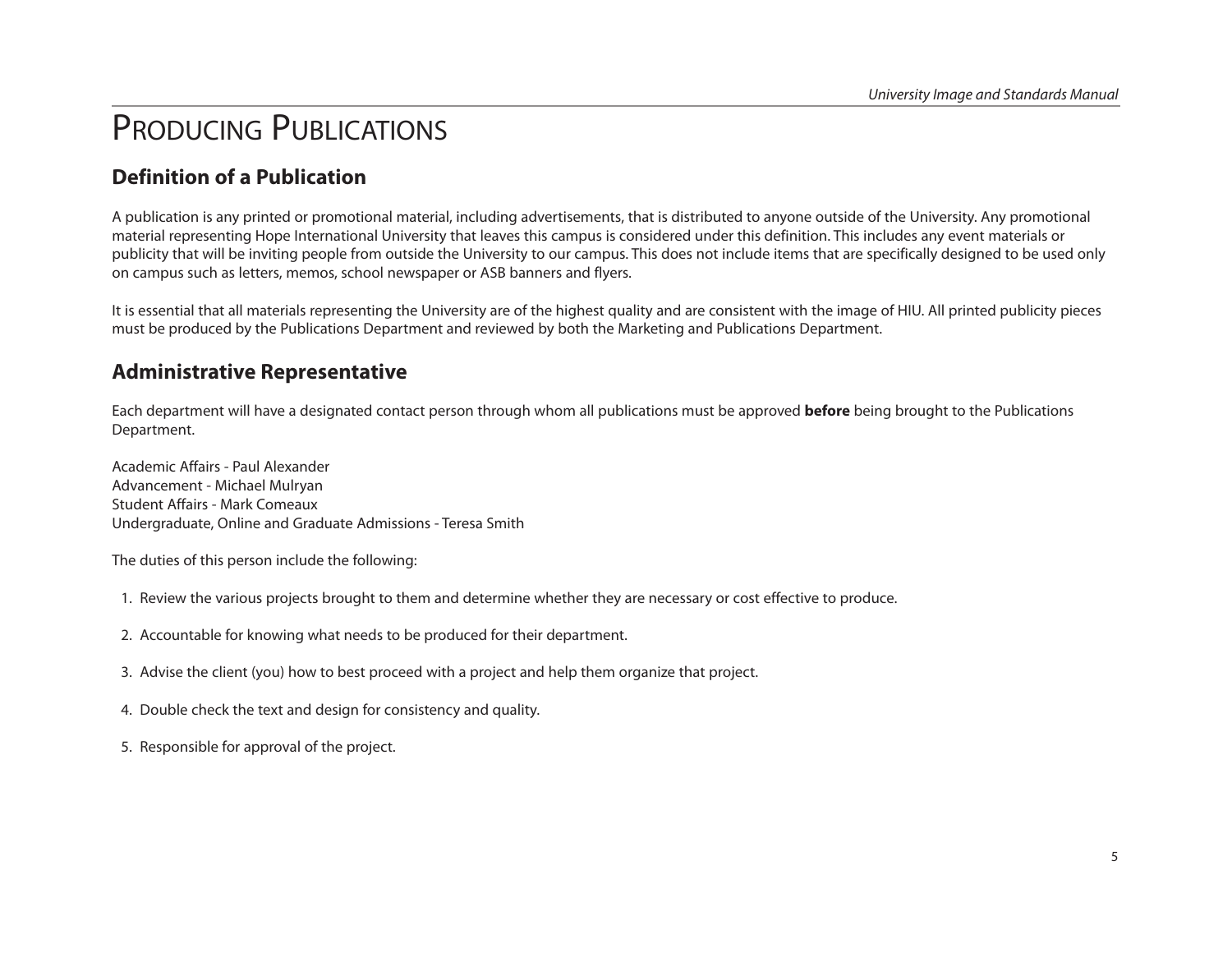#### **Production Steps and Process**

#### *NOTE: PROJECTS CAN TAKE 6 OR MORE WEEKS TO COMPLETE THE PROCESSES FROM THE TIME THE JOB IS SUBMITTED TO THE TIME IT IS DELIVERED.*

- 1. Before beginning a project ask yourself the following questions: What is the purpose of this publication? Who is the audience I am trying to reach? What is the message I want to convey? Is this consistent with the University message? What is my budget? What is the quantity needed? How will this be distributed? What is my deadline?
- 2. After you have answered these questions; meet with the administrative representative for your department to discuss the potential project. The administrator will assist you in organizing the project and make suggestions on how to proceed.
- 3. Get initial approval from your administrator to proceed.
- 4. Meet with the Publications and Marketing Directors to discuss scope of project, scheduling, and printing issues.
- 5. Publications will obtain bids for potential project and submit them to the administrator.
- 6. Upon final approval from your administrator, you will need to **obtain a P.O. number** from the Business office. This must be done before Publications can begin your project. *Allow up to 5 working days for this process.*
- 7. Meet with the Director of Publications to have project included in the production calendar and review aspects of project. **It is vital that you meet the deadlines assigned in order for the project to be completed according to schedule.**
- 8. Designer will begin working on the project. *Allow 5 10 working days* for the completion of projects to be ready for review.
- 9. When you are notified by Publications that the project is ready for review, you must review project layout and proof read text, and procure approval of final art work. *Allow a few days for the proofing process.*
- 10. Upon final approval, job is sent to printer. The average job takes *5 10 working days* for the printer to complete. At this point no further changes can be made.
- 11. Proofs will be reviewed by the Director of Publications for approval.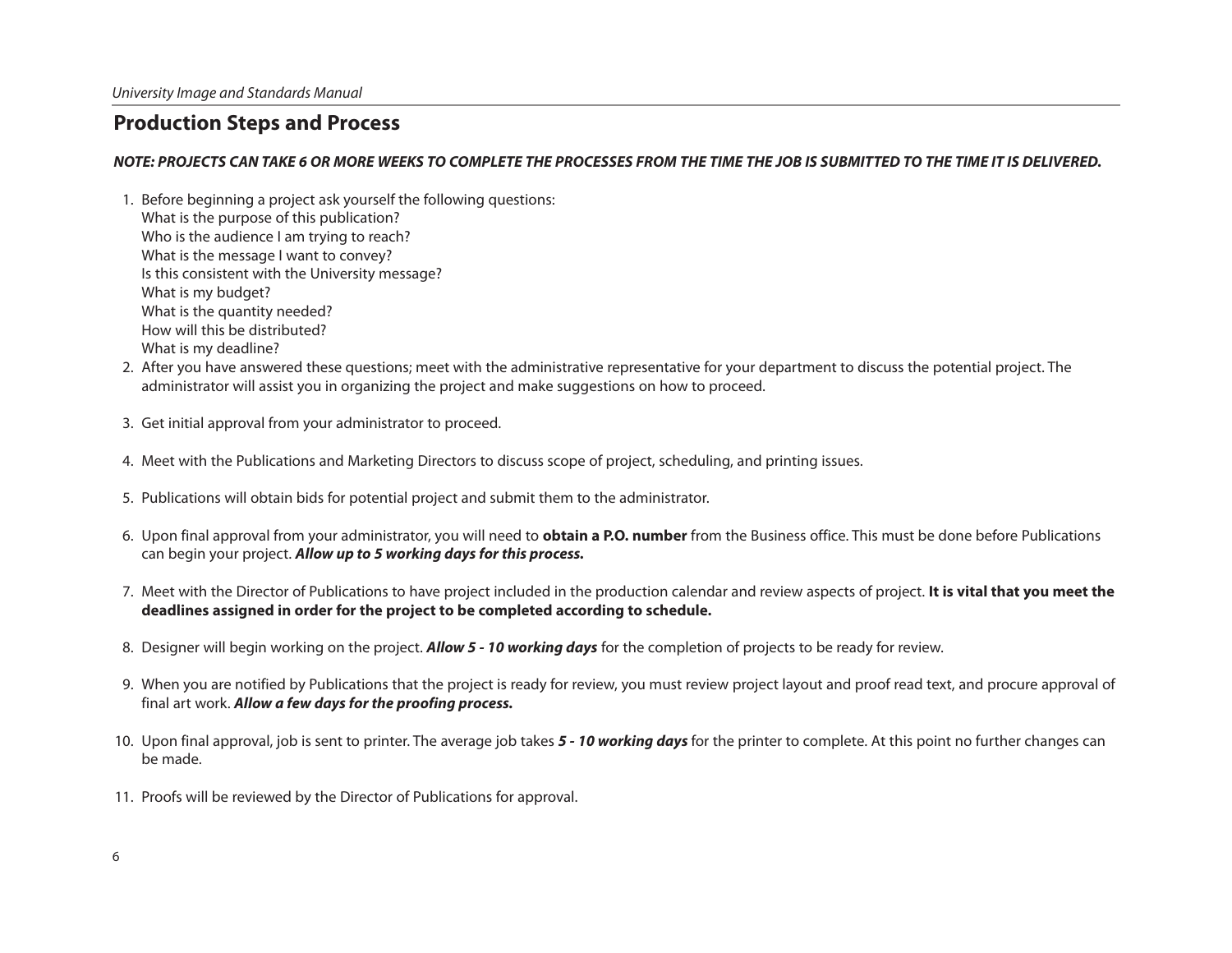12. The job is completed and delivered to the Publications office at the Fullerton campus or to the campus where you are located. You will be notified upon delivery.

#### **Text**

When writing copy for publicity materials the University should be referred to as "**Hope International University"** or as **"the University**." The single word "*Hope*" or the acronym **HIU**, may be used in later references throughout the publication. **Note that the name** *Hope* **is initial cap, in italics.** An alternative to the use of *Hope* is "HIU," but the two should not be used interchangeably in the same document.

Somewhere in the publication the complete name, address, phone number, fax number, and website address should be stated as follows:

Hope International University 2500 E. Nutwood Avenue, Fullerton, CA 92831 USA (714) 879-3901 • Fax (714) xxx-xxxx • www.HIU.edu

The mission statement of Hope International University may also be included as follows:

*Hope International University's mission is to empower students through Christian higher education to serve the Church and impact the world for Christ.*

Text for the body copy of a project must be given to the designer electronically (as an attachment in an email) with a print out as a reference. Publications can accept text from the following programs and formats: Microsoft Word, text files, rich text formats, Microsoft Excel, PhotoShop, Adobe Illustrator, Adobe PDF, and Publisher.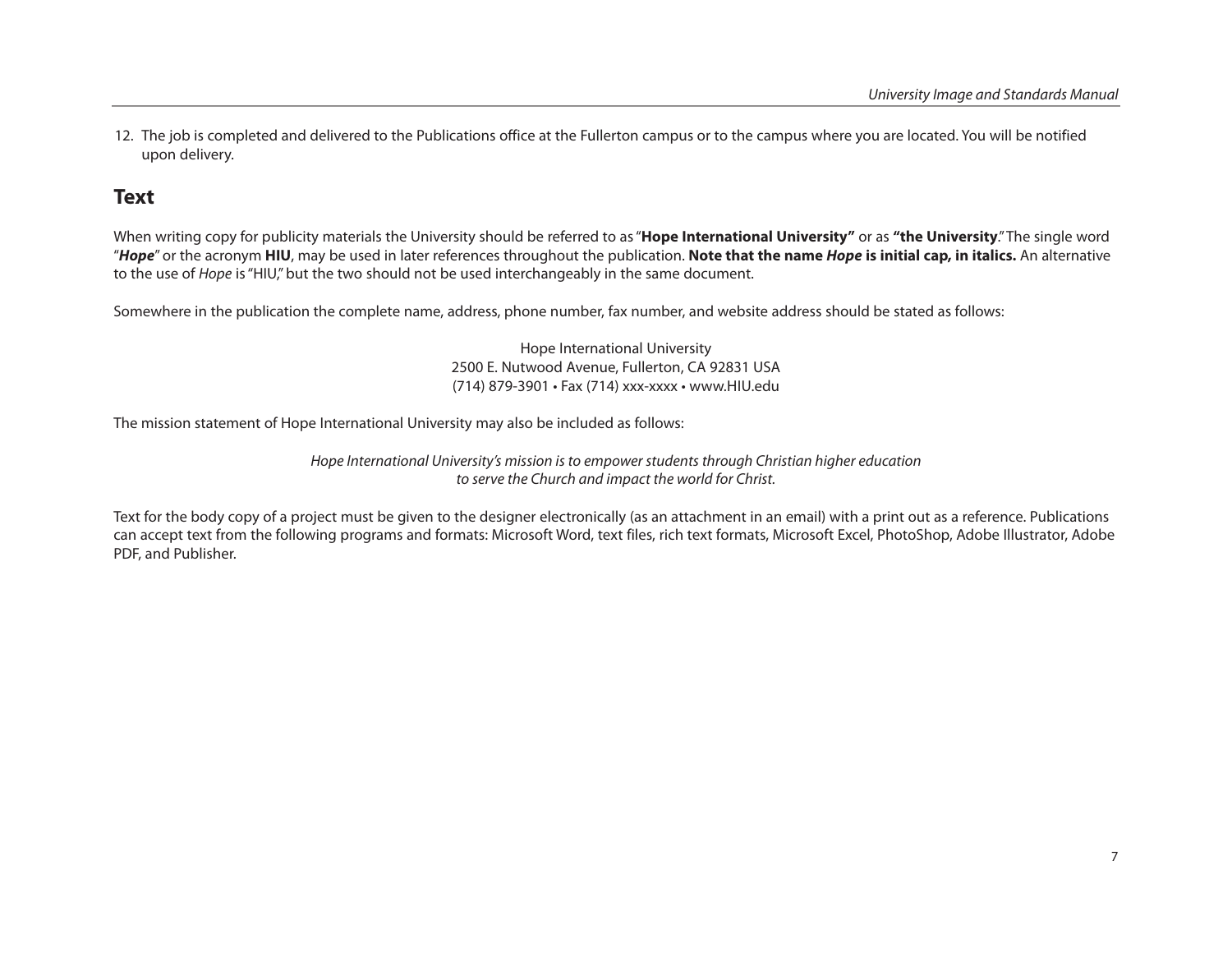### PUBLICATION CHECKLIST

Check this list carefully as you look at your completed art work:

- The copy is in the correct order
- The art is in place
- All your corrections have been made
- Everything is spelled correctly
- The color selection is correct
- The mailing address is correct and the postage is in place
- The quantity has been verified
- You have been quoted a price and a P.O. number has been obtained.
- Your project has been approved and signed by your Administrative Representative

### DISPI AYS

The Publications department will create any displays needed. Displays should be uncluttered and clearly representative of the mission and image of the University. Photos should be prominent, clear, sharp and up to date. The display needs to be eye-catching and simple. Only one message and one image should be conveyed. The majority of written information should be incorporated into brochures and other printed pieces as opposed to the display.

### WEBSITE PROCEDURES

The Hope International University website is an important vehicle for the public to view and become familiar with our University. Therefore, it is important to include these procedures as part of the overall Image and Standards Manual. To have changes made to or to post new information on the University website please follow these general procedures.

- 1. Develop content with input from department manager or appropriate administrator.
- 2. Submit content to the webmaster.
- 3. Initial draft pages are then posted by webmaster for review.
- 4. Once all editing is completed, final approvals must be obtained from content author, department manager, appropriate administrator, Marketing Director and webmaster.
- 5. Upon final approval, pages are posted to the University website.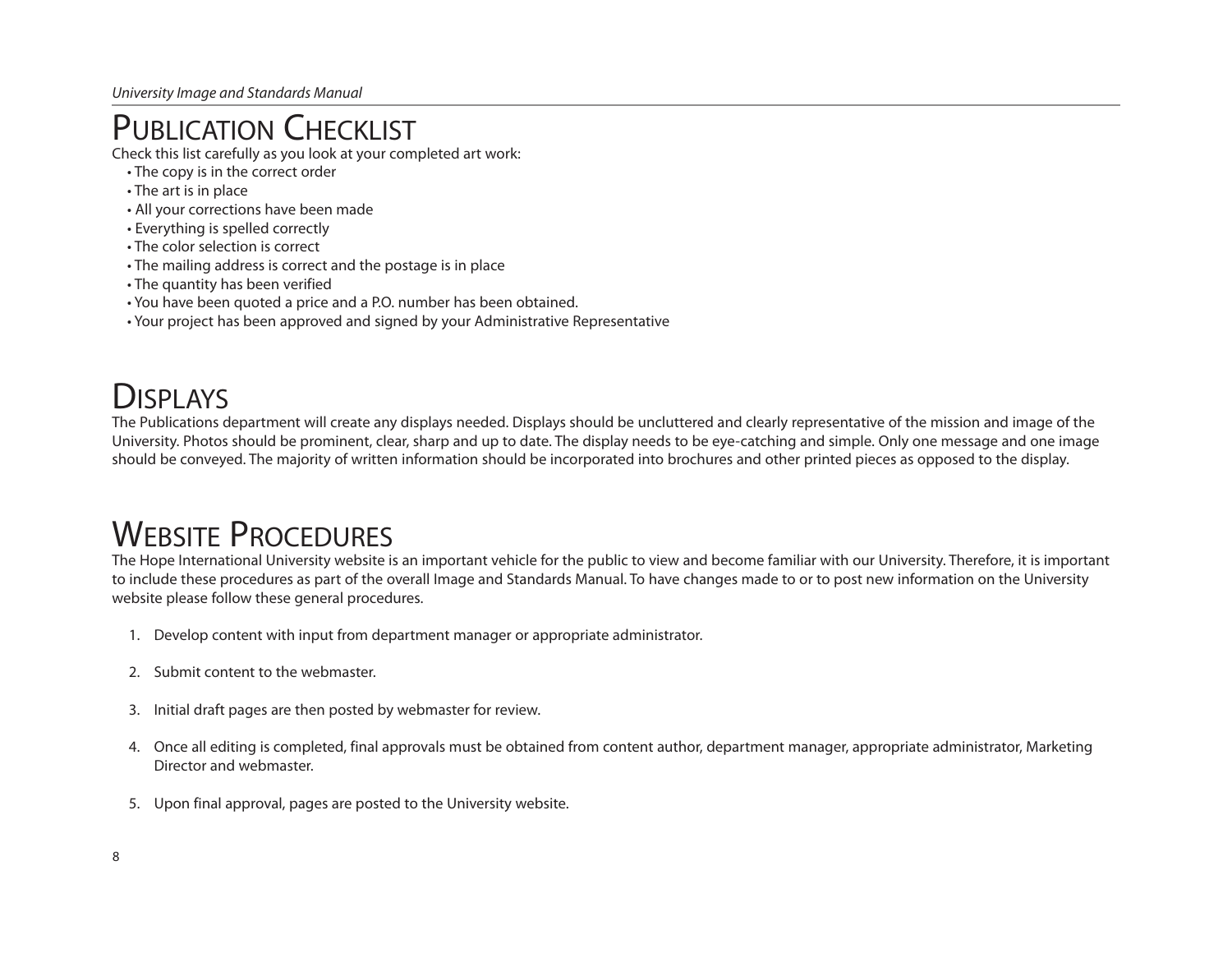### UNIVERSITY LOGO

The versions as shown represent the recommended variations of the logo. The proportions and spacing of the logo must be maintained. Any alternate variations must be discussed with the Publications and Marketing Director..

#### **Reproduction**

The logo and seal are not to be redrawn, re-proportioned, or modified in any way. The logo and seal are not to be scanned or reproduced from a previously printed version. The logo and seal are to be reproduced electronically or from line art available through the Publications Department.

An electronic version is available from the Publications Department.



#### **Typefaces**

Uppercase **Perpetua Tilting MT Bold** is the only type style to be used for the HIU in the logo.

**Minion Pro Semibold** is used for the name of the University.

#### **Color**

The logo may be produced in one color or full colors. When using one color, that color should be dark enough to provide good contrast to the background, so that the logo is legible. When the logo is reproduced in full color the University's name is to be in black and the googie icon and HIU should be in **Pantone 294** or 4- color process **C: 100, M: 58, Y: 0, K: 21**. Any variations of this coloring must first be approved by the Publications Director.

#### **Size**

As a general rule the logo (vertical and icon and HIU) should not be any smaller than 3/4" tall and 1" wide to insure legibility. The horizontal logo should not be any smaller than 3.5" wide



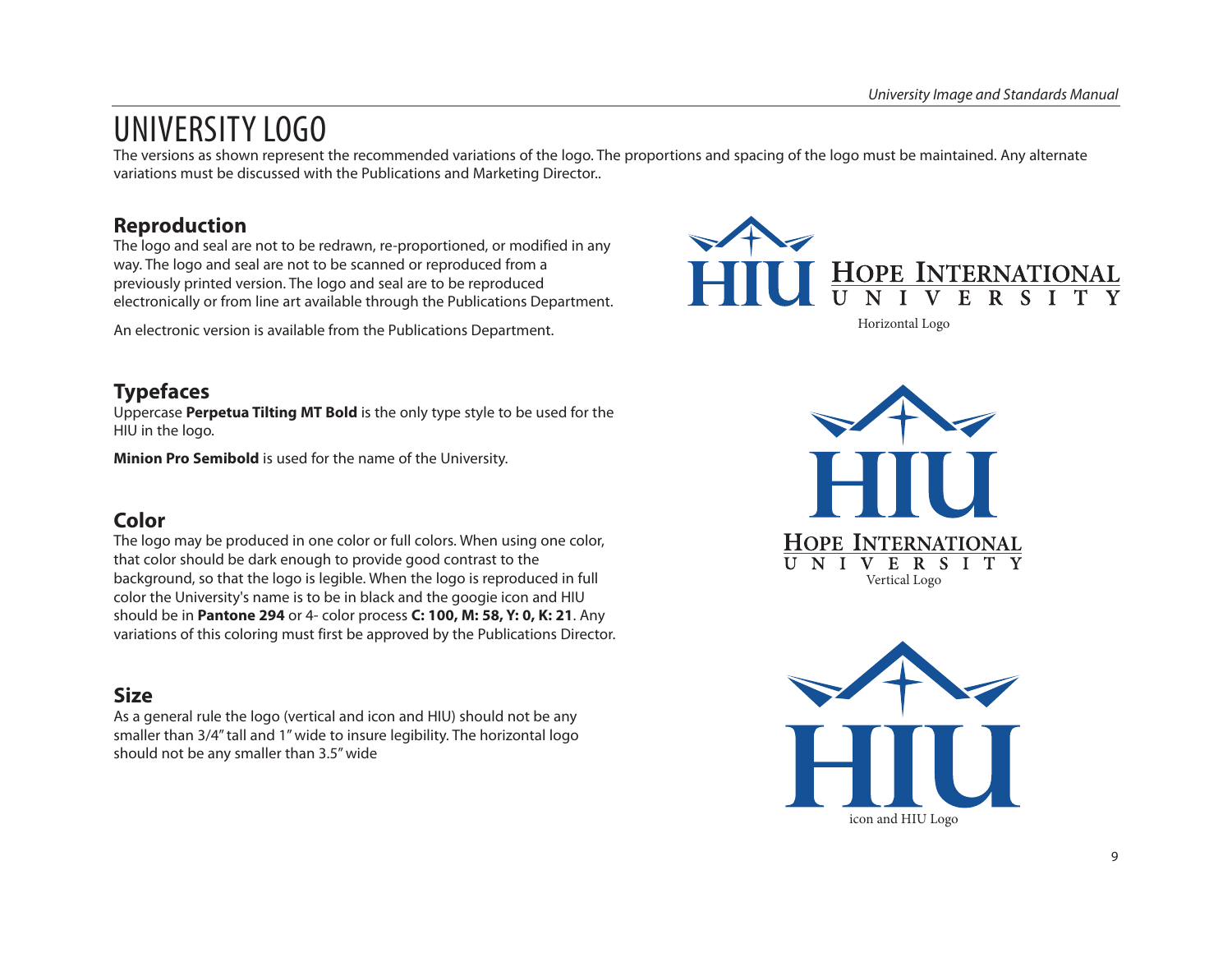#### **Protected Area**

The logo should always stand apart from its surroundings (text, graphics, visual elements, etc.). For consistency, a reasonable area should always be maintained as a protected border.



#### **Screening**

The logo may be screened for special uses. When doing so; however, the logo should continue to maintain good contrast from the field on which it is displayed.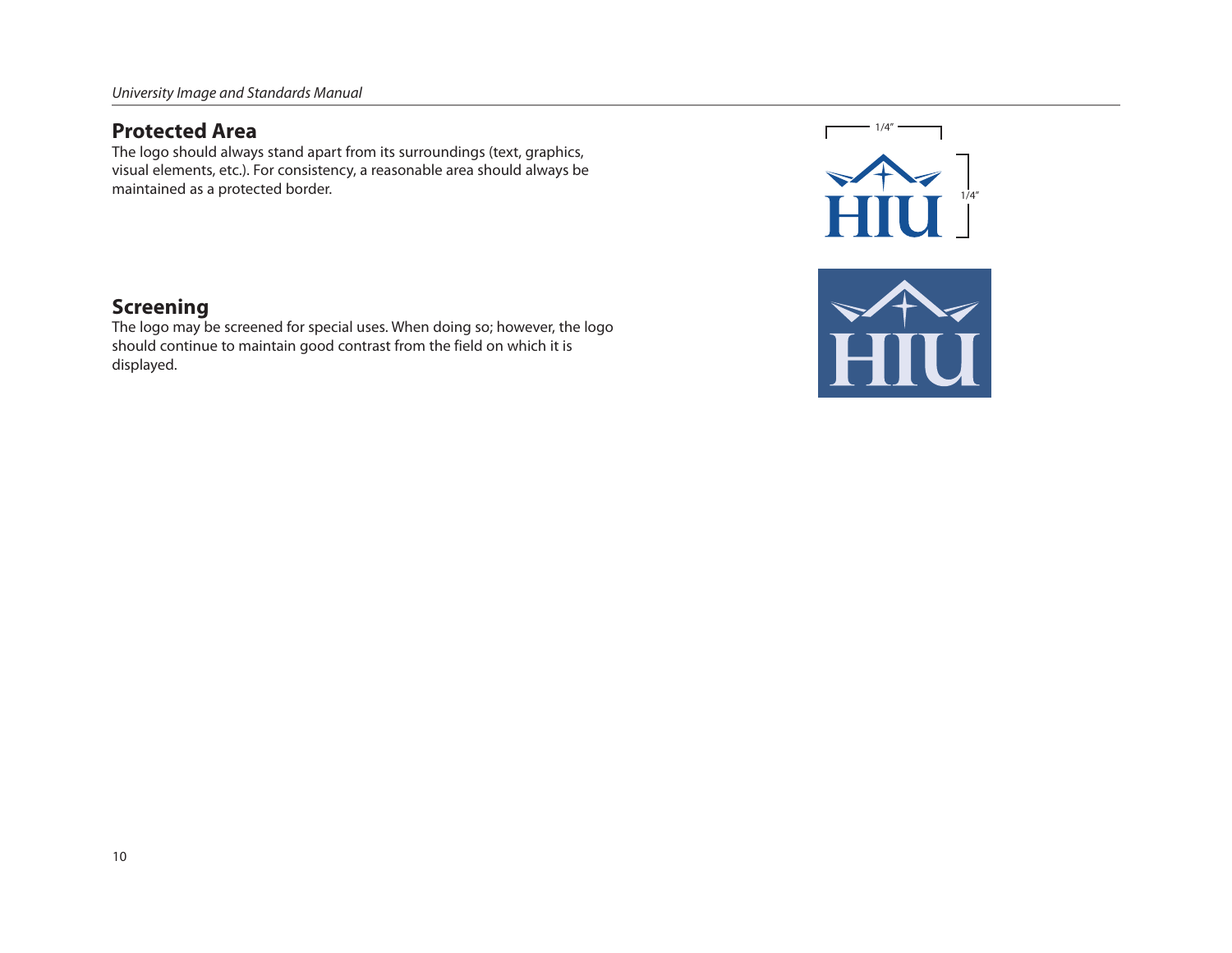### UNIVERSITY SEAL

The versions as shown represent the recommended variations of the logo. The proportions and spacing of the logo must be maintained. Any alternate variations must be discussed with the Publications and Marketing Director..

#### **Reproduction**

The seal is not to be redrawn, reproportioned, or modified in any way. The seal is not to be scanned or reproduced from a previously printed version. The seal is to be reproduced electronically or from line art available through the Publications Department.

#### **Color**

The seal may be produced in one color or four colors. When using one color that color should be dark enough to provide good contrast to the background so that the seal is legible. When reproduced in four color process the text of the logo is to be in **Black** and the seal in full color. Any variations of this coloring must first be approved by the Publications Department.

#### **Size**

As a general rule the seal should not be any smaller than 1" tall and 1" wide to insure legibility.

#### **Protected Area**

The seal should always stand apart from its surroundings (text, graphics, visual elements, etc.). For consistency, a reasonable area should always be maintained as a protected border.

### **Screening**

The seal may be screened for special uses. When doing so; however, the seal should continue to maintain good contrast from the field on which it is displayed.



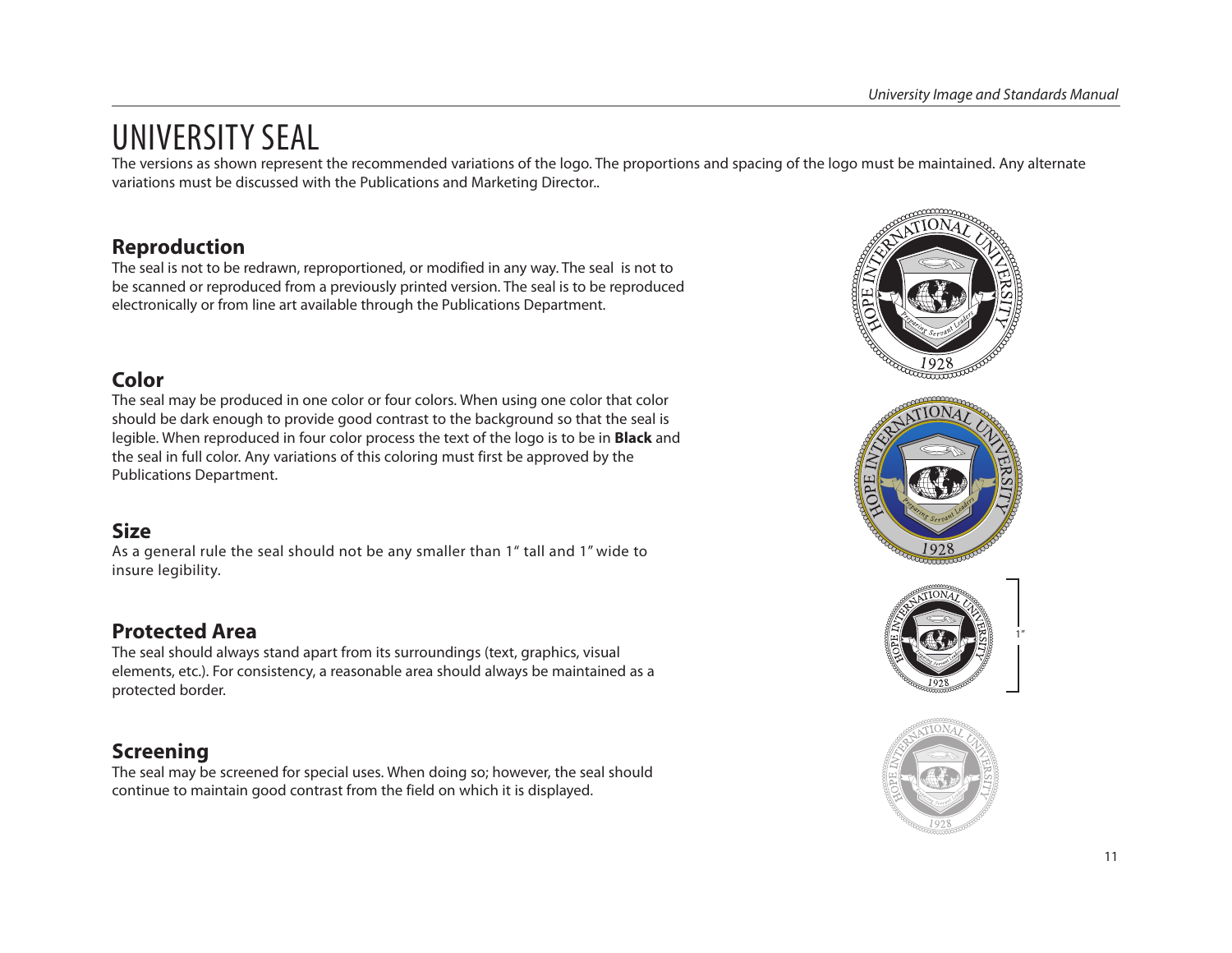*University Image and Standards Manual*

## Incorrect Usage of Logo and Seal

**Do not** distort, change proportions, stretch or redraw the design elements. Also, do not mix colors.

**Do not** reprint the seal/logo from poor artwork or previously printed materials. Also, do not enlarge from artwork that is smaller than the intended use.

**Do not** print the University seal/logo within restrictive areas.

**Do not** reproduce the seal/logo over "busy" backgrounds.

**Do not** recreate the logo in another type style to use in place of the official logo.

**Do not** reproduce the seal/logo in a low contrast screen or in a manner in which they cannot be easily read.









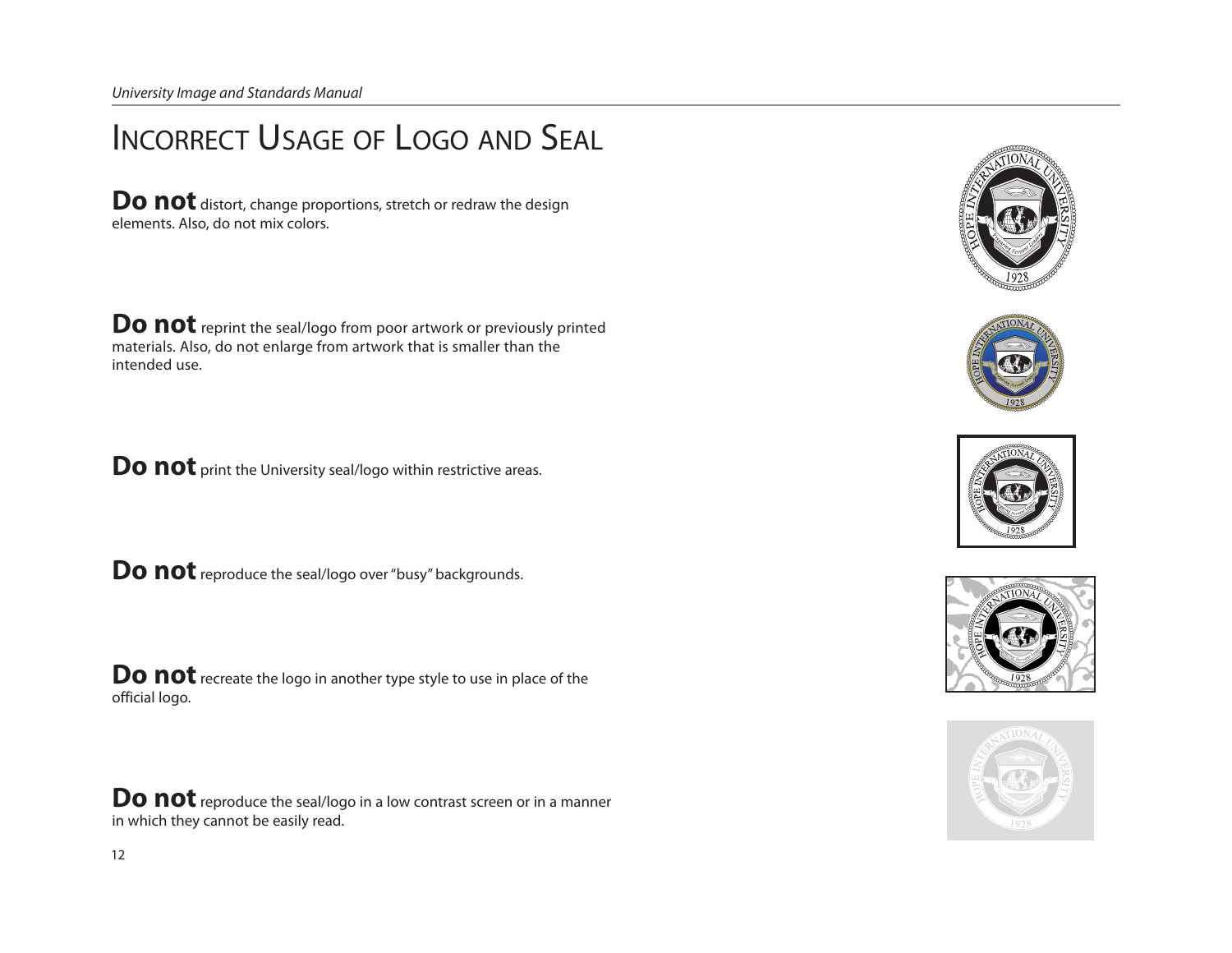### Color

The University's official colors are **BLUE and SILVER**. The colors used by the University are specified below. Further color samples are available through the publications department.

Logo Blue - Pantone 294 (Cyan 100%, Magenta 58%, Yellow 0%, Black 21%) Silver - Pantone 877 (Cyan 9%, Magenta 5%, Yellow 5% , Black 30%)

The University official accent colors Dark Blue - (Cyan 95%, Magenta 87%, Yellow 29%, Black 16%) Gold - (Cyan 0%, Magenta 36%, Yellow 100% , Black 0%) Grey - Pantone Warm Grey 8C (Cyan 0%, Magenta 9%, Yellow 16% , Black 43%)

In certain instances colors other than blue and silver may be required. The Publications Department should be contacted for assistance in the proper use of colors and application for all graphic needs. Coordination through this office will ensure a consistent image.

### **TYPFFACES**

For consistency a typeface family has been selected to work effectively with the logo and seal. These type faces are recommended for the body copy of brochures, letters and newsletters. These typefaces are recommended, but not intended to be the sole type styles used for all university's needs. These type fonts are available through the Publications Department.

| Minion Pro Regular                | Myrid Pro Regular               |
|-----------------------------------|---------------------------------|
| Minion Pro Italic                 | <b>Myrid Pro Italic</b>         |
| <b>Minion Pro Semibold</b>        | <b>Myrid Pro Bold</b>           |
| <b>Minion Pro Semibold Italic</b> | <b>Myrid Pro Bold Condensed</b> |
| <b>Minion Pro Bold Cond</b>       | Myrid Pro Condensed             |

### **STATIONERY**

University stationery shall reflect the same standards of consistency for all departments on campus. Letterheads, envelopes, business cards, notepads etc, reflect the University's visual identity and shall be printed in a quality manner.

Color - PMS 294 blue Color - PMS 294 blue Design - see samples on following pages Design - see samples on following pages

#### **Letterhead Business Cards**

Paper - Howard Linen 24# Bright White Paper - Howard Linen 80# Bright White Cover

When using the letterhead print the text in a legible, easy to read type font (preferably Minion Pro).

Notepads are to be ordered through the Publications Department and can be produced in half sheets or quarter sheets on any color of paper available.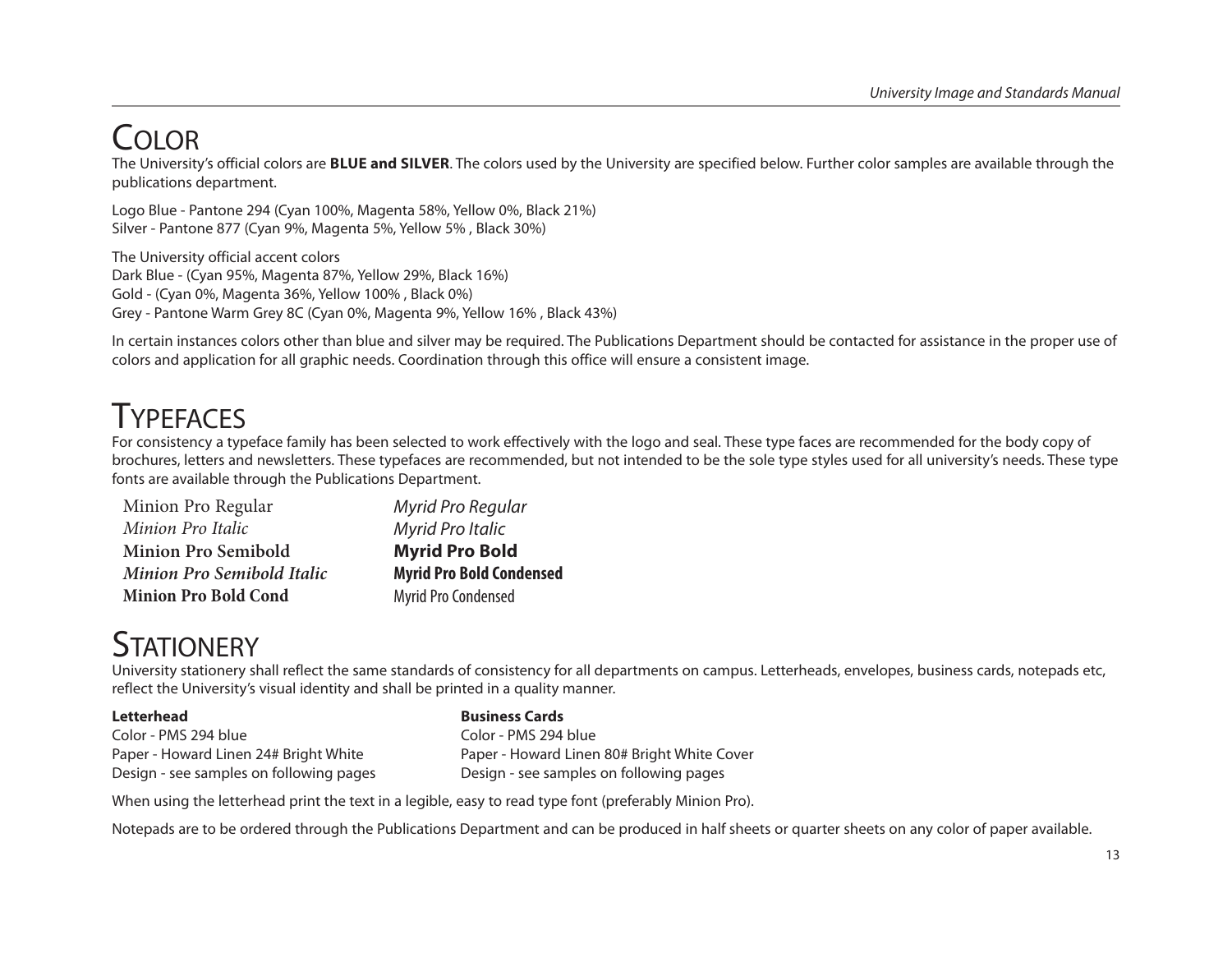The following formats are available for letterhead, envelopes, business cards, and notepads. Information cannot be added or taken away without approval from your Administrator. All letterhead must be created by the Publications Department.

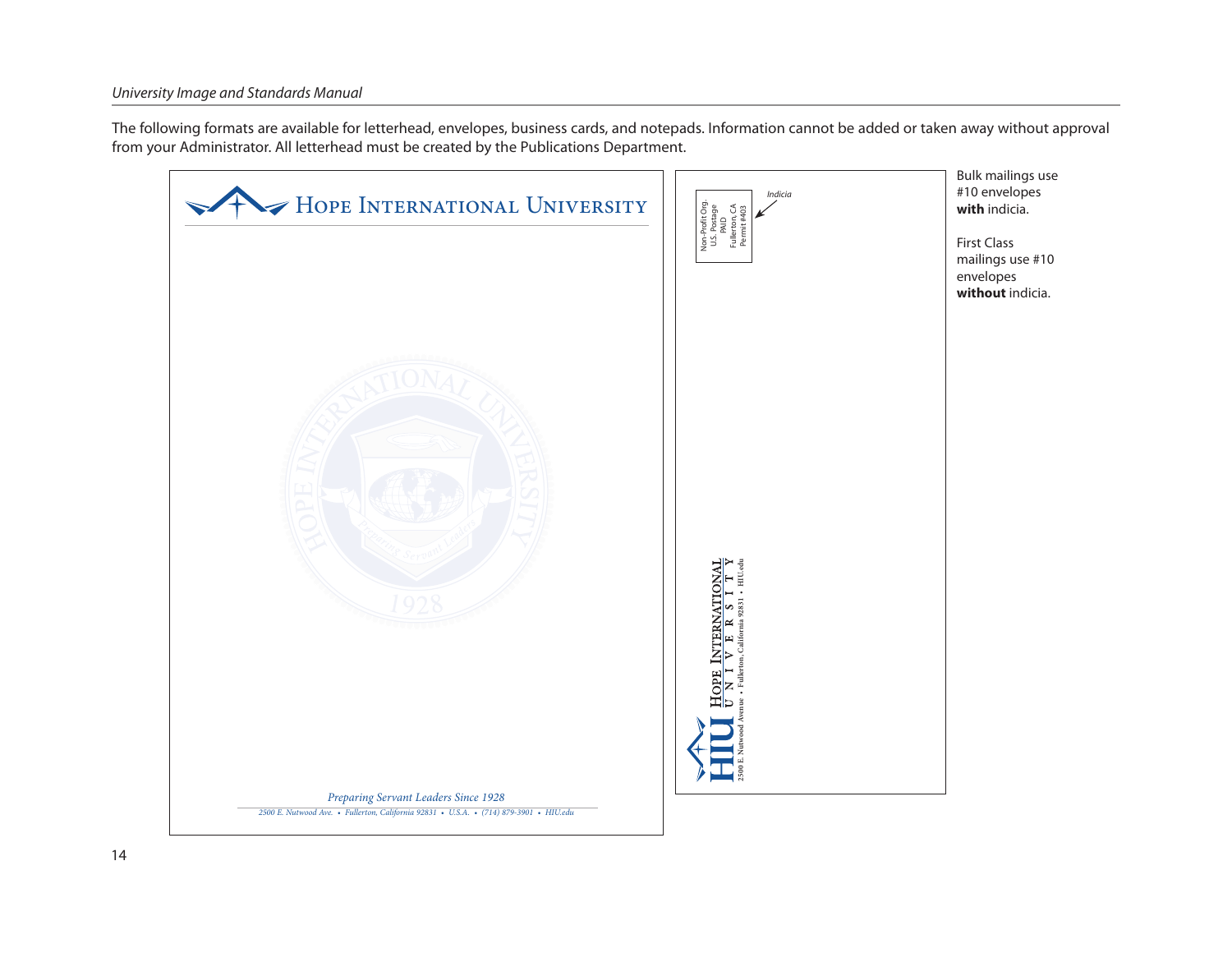